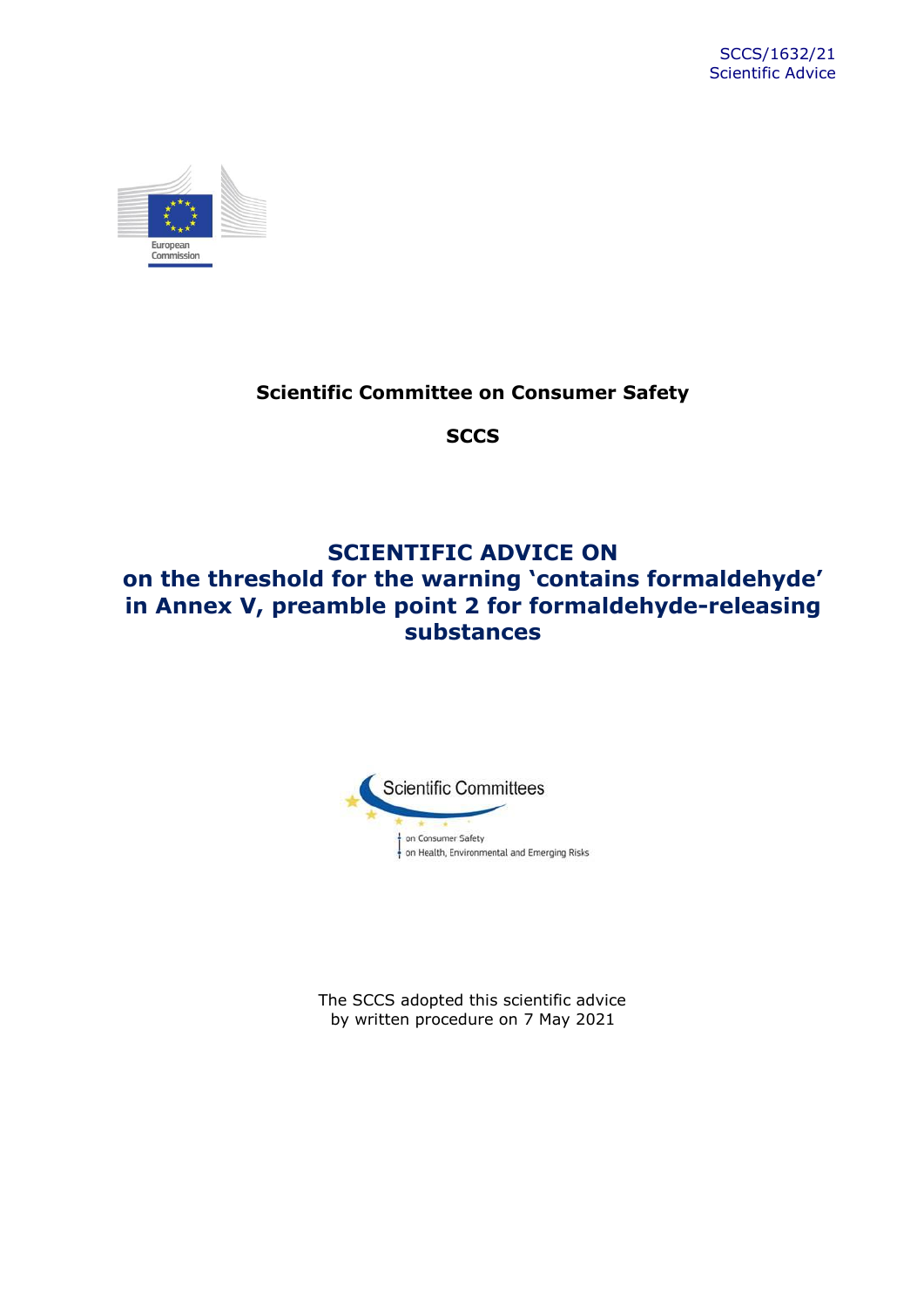### **ACKNOWLEDGMENTS**

Members of the Working Group are acknowledged for their valuable contribution to this Opinion. The members of the Working Group are:

| SCCS members:<br>Dr U. Bernauer<br>Dr L. Bodin<br>Prof. Q. Chaudhry<br>Prof. P.J. Coenraads<br>Prof. M. Dusinska | (SCCS Chair)<br>(SCCS Vice-Chair and Chairperson of the WG) |
|------------------------------------------------------------------------------------------------------------------|-------------------------------------------------------------|
| Dr J. Ezendam                                                                                                    |                                                             |
| Dr E. Gaffet                                                                                                     |                                                             |
| Prof. C. L. Galli                                                                                                |                                                             |
| Dr B. Granum                                                                                                     |                                                             |
| Prof. E. Panteri                                                                                                 |                                                             |
| Prof. V. Rogiers                                                                                                 | (SCCS Vice-Chair)                                           |
| Dr C. Rousselle                                                                                                  |                                                             |
| Dr M. Stepnik                                                                                                    |                                                             |
| Prof. T. Vanhaecke                                                                                               |                                                             |
| Dr S. Wijnhoven                                                                                                  |                                                             |
|                                                                                                                  |                                                             |

SCCS external experts: Dr A. Koutsodimou Prof. W. Uter (Rapporteur) Dr N. von Goetz

All Declarations of Working Group members are available on the following webpage: [Register of Commission expert groups and other similar entities \(europa.eu\)](https://ec.europa.eu/transparency/expert-groups-register/screen/home)

This scientific advice is not subject to a commenting period.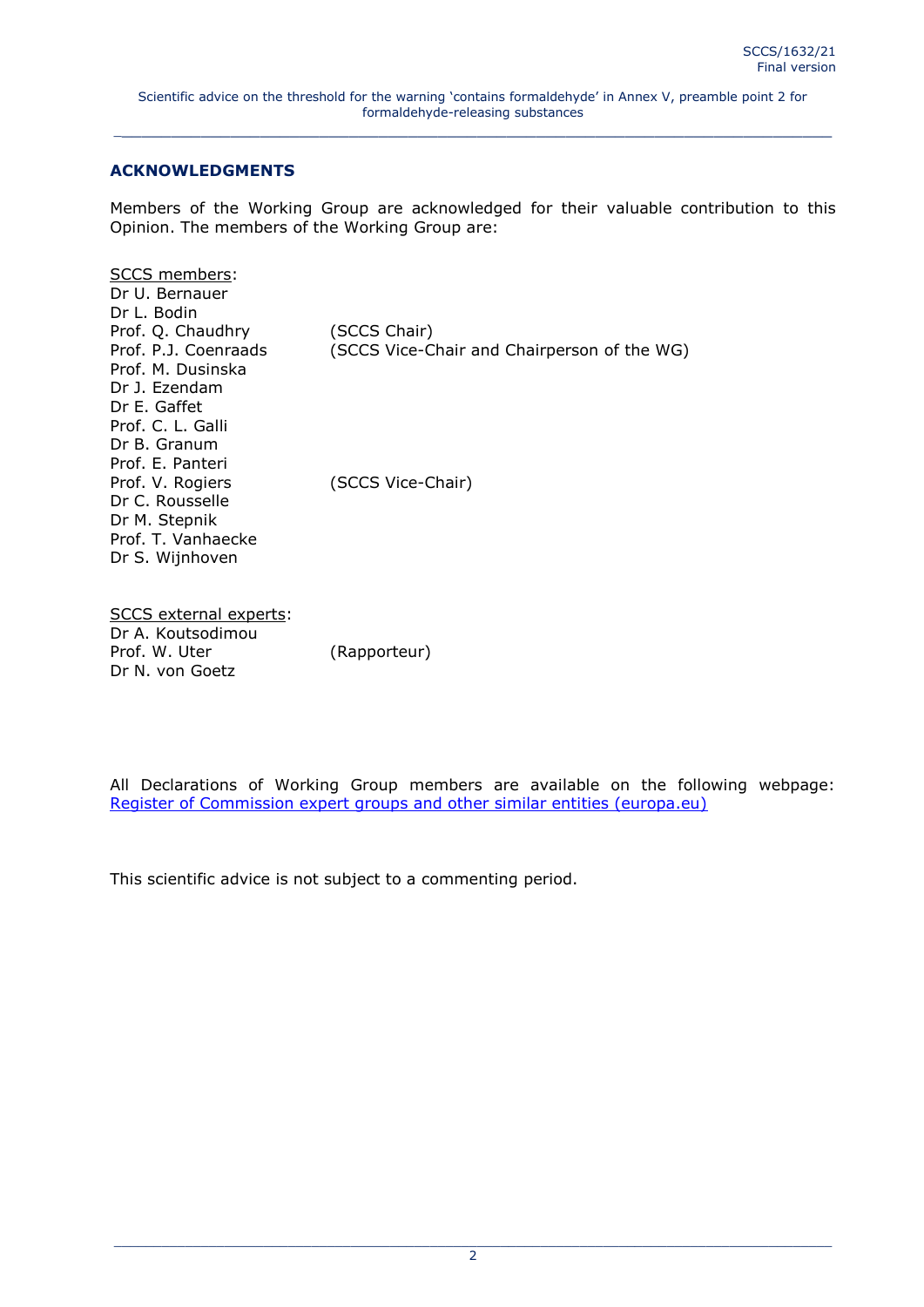## <span id="page-2-0"></span>**1. ABSTRACT**

### **The SCCS concludes the following**:

*1. In light of the data provided and taking under consideration the available scientific literature, does the SCCS consider the 0.05% threshold for labelling formaldehyde releasing substances adequate to protect consumers?*

The SCCS considers that the present threshold does not sufficiently protect consumers sensitised to formaldehyde from exposure to free formaldehyde from formaldehyde releasers.

#### *2. Does the SCCS consider necessary to change the 0.05% threshold and at which level?*

Reducing the present threshold by a factor of 50, that is, to 0.001% (10 ppm), will protect the vast majority of consumers sensitised to formaldehyde. This threshold applies to the total free formaldehyde irrespective of whether a product contains one or more formaldehyde releaser(s).

Keywords: SCCS, scientific advice, formaldehyde, Regulation 1223/2009, CAS No. 50-00-0, EC No. 200-001-8, SCCS/1632/21

Document to be cited as: SCCS (Scientific Committee on Consumer Safety), Scientific advice on the threshold for the warning 'contains formaldehyde' in Annex V, preamble point 2 for formaldehyde-releasing substances, final version of 7 May 2021, SCCS/1632/21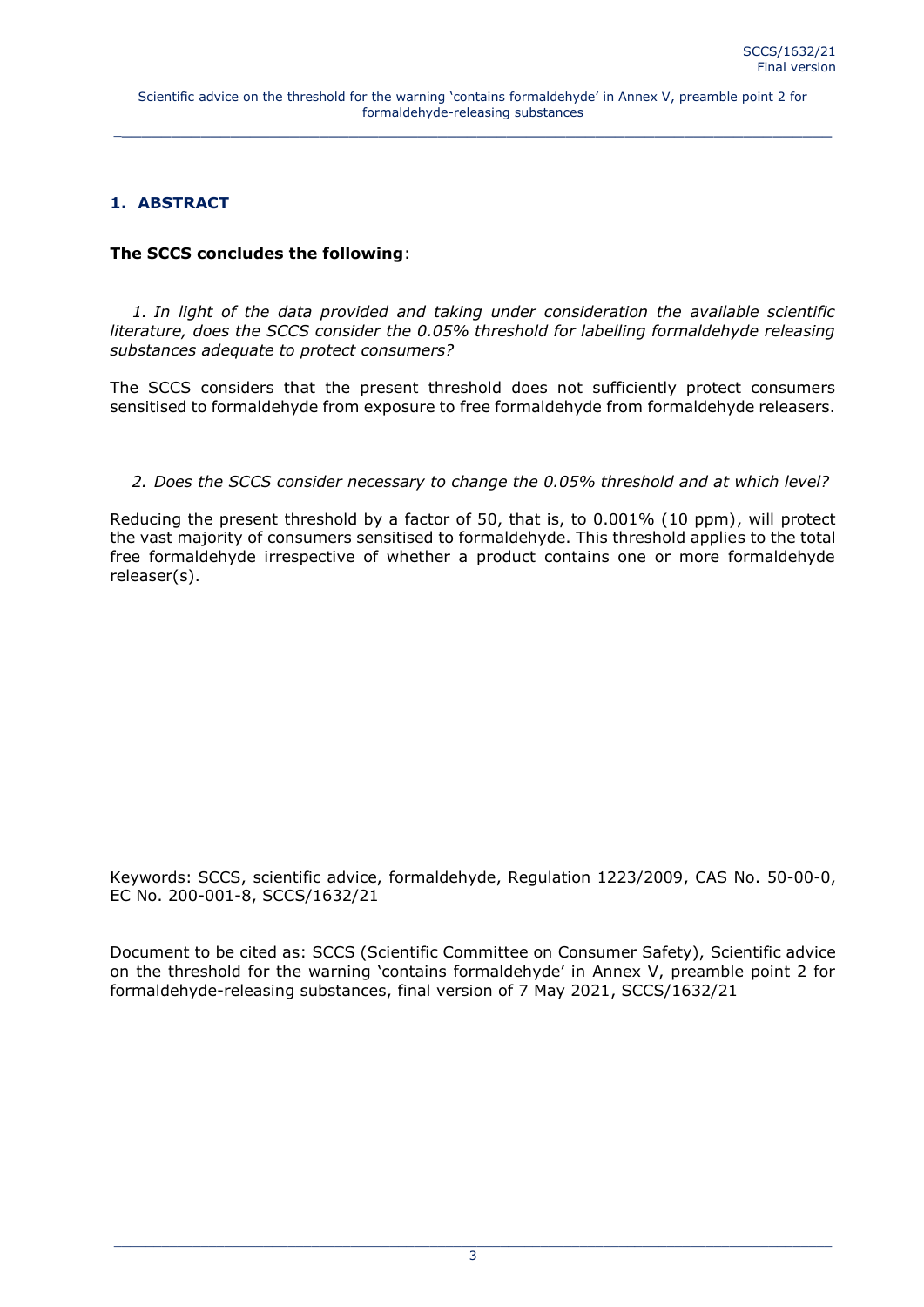#### About the Scientific Committees

Two independent non-food Scientific Committees provide the Commission with the scientific advice it needs when preparing policy and proposals relating to consumer safety, public health and the environment. The Committees also draw the Commission's attention to the new or emerging problems which may pose an actual or potential threat.

They are: the Scientific Committee on Consumer Safety (SCCS) and the Scientific Committee on Health, Environmental and Emerging Risks (SCHEER) and are made up of scientists appointed in their personal capacity.

In addition, the Commission relies upon the work of the European Food Safety Authority (EFSA), the European Medicines Agency (EMA), the European Centre for Disease prevention and Control (ECDC) and the European Chemicals Agency (ECHA).

#### **SCCS**

The Committee shall provide Opinions on questions concerning all types of health and safety risks (notably chemical, biological, mechanical and other physical risks) of non-food consumer products (for example: cosmetic products and their ingredients, toys, textiles, clothing, personal care and household products such as detergents, etc.) and services (for example: tattooing, artificial sun tanning, etc.).

#### Scientific Committee members

Ulrike Bernauer, Laurent Bodin, Qasim Chaudhry, Pieter Jan Coenraads, Maria Dusinska, Janine Ezendam, Eric Gaffet, Corrado Lodovico Galli, Berit Granum, Eirini Panteri, Vera Rogiers, Christophe Rousselle, Maciej Stepnik, Tamara Vanhaecke, Natalie von Götz, Susan Wijnhoven

**Contact** European Commission Health and Food Safety Directorate C: Public Health Unit C2: Health information and integration in all policies L-2920 Luxembourg [SANTE-C2-SCCS@ec.europa.eu](mailto:SANTE-C2-SCCS@ec.europa.eu)

© European Union, 2021

ISSN ISBN

Doi ND

The opinions of the Scientific Committees present the views of the independent scientists who are members of the committees. They do not necessarily reflect the views of the European Commission. The Opinions are published by the European Commission in their original language only.

[http://ec.europa.eu/health/scientific\\_committees/consumer\\_safety/index\\_en.htm](http://ec.europa.eu/health/scientific_committees/consumer_safety/index_en.htm)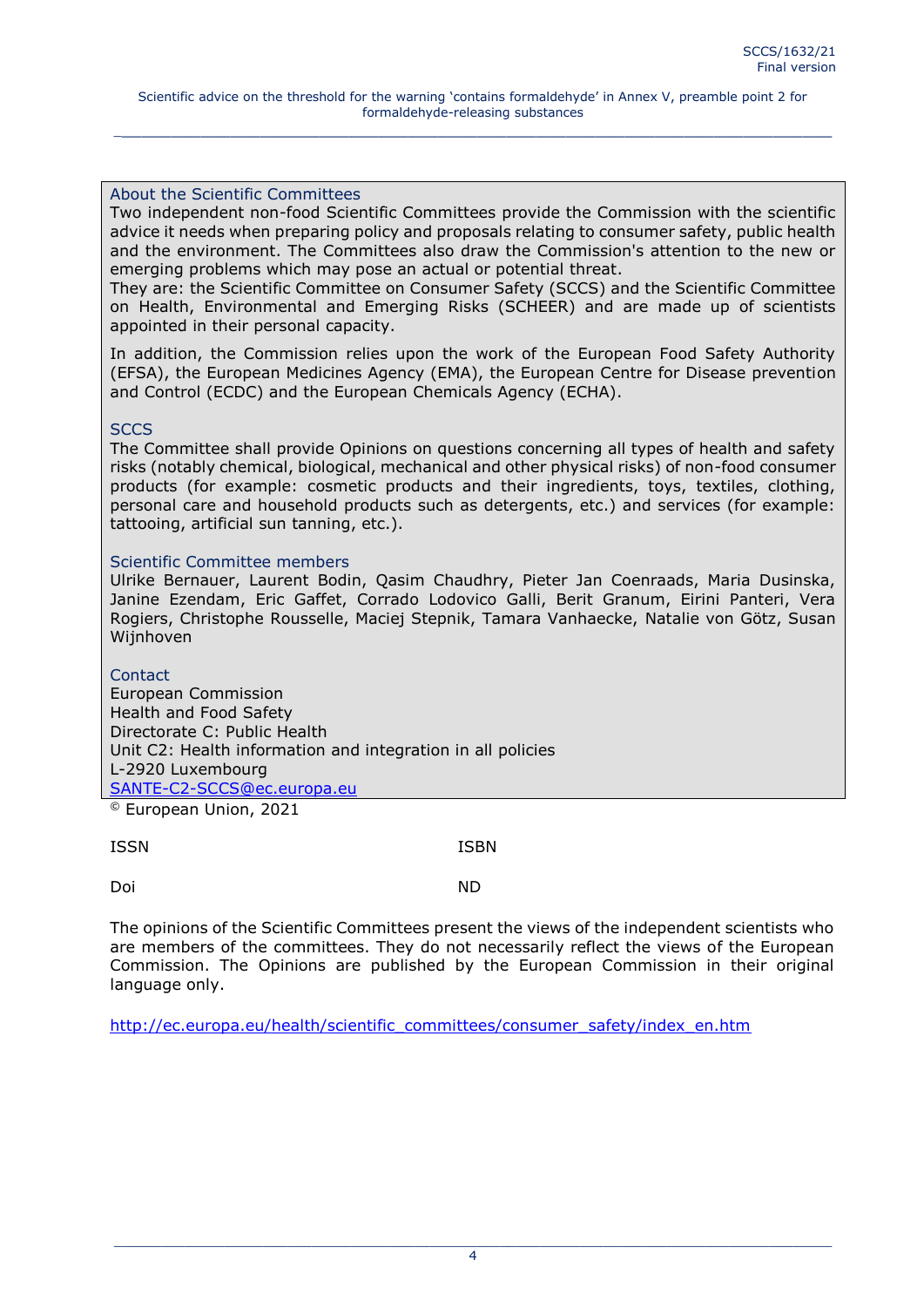# **TABLE OF CONTENTS**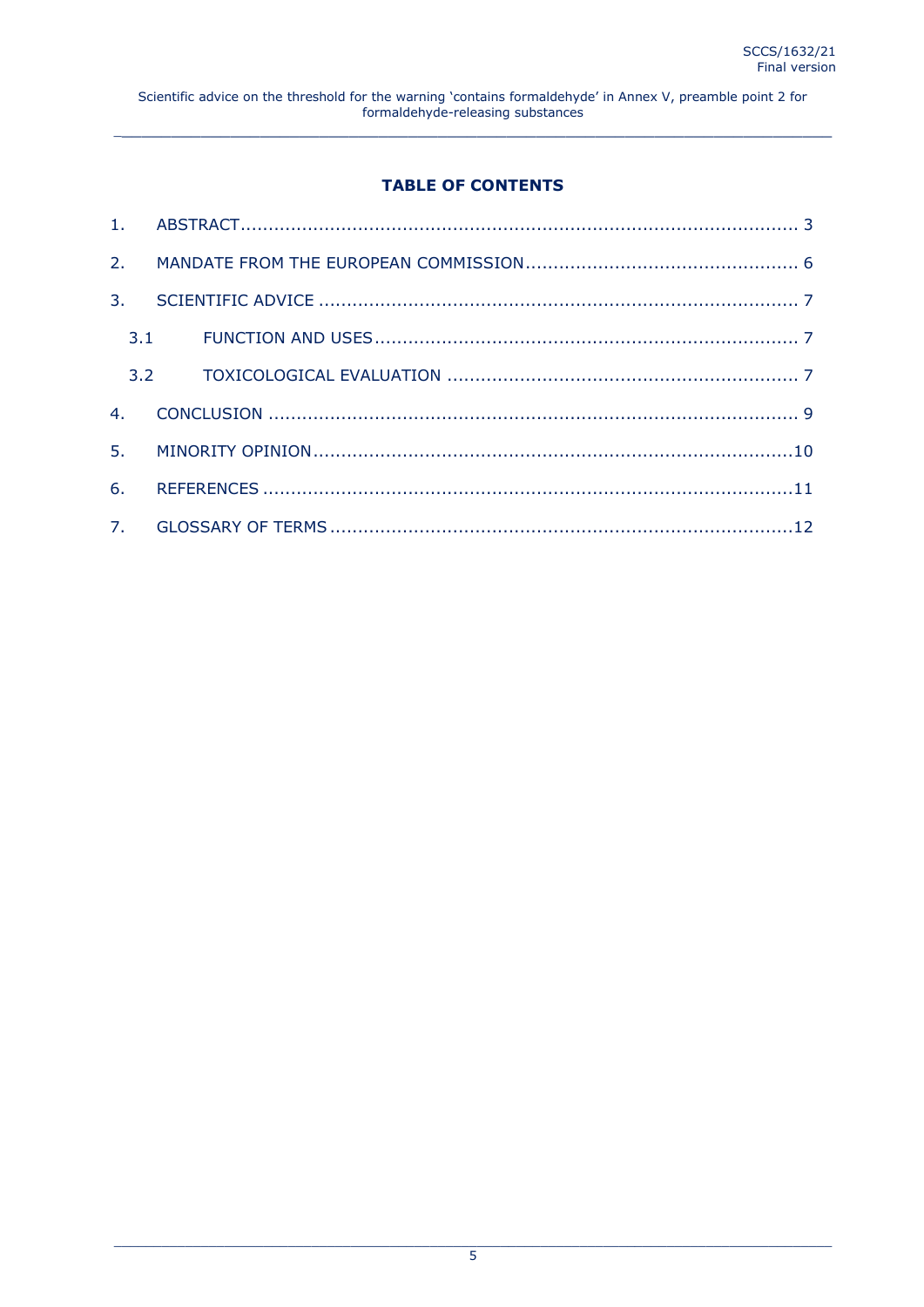#### <span id="page-5-0"></span>**2. MANDATE FROM THE EUROPEAN COMMISSION**

#### **Background**

Formaldehyde (CAS No. 50-00-0, EC No. 200-001-8) was classified as carcinogen (category 1B) by Commission Regulation (EU) No 605/2014; in addition, the substance is also classified as skin sensitizer Cat. 1 (H317 May cause an allergic skin reaction).

In November 2014, the SCCS concluded in its opinion SCCS/1538/14<sup>1</sup> that nail hardeners with a maximum concentration of about 2,2 % of free formaldehyde can be used safely to harden or strengthen nails.

However, the discussions in the Working Group on Cosmetic Products concluded that suitable alternative substances were available and hence a derogation request under Art. 15(2) was rejected. Consequently, the Commission Regulation (EU) No 831/2019 delisted formaldehyde from Annex V (preservatives) and added to the list of substances prohibited in cosmetic products in Annex II (entry 1577).

Annex V contains a number of substances that are releasing formaldehyde in order to achieve a preserving function on the final cosmetic product (so called formaldehyde releasers). In addition, point 2 of the preamble of Annex V requires that:

"*All finished products containing substances in this Annex and which release formaldehyde must be labelled with the warning 'contains formaldehyde' where the concentration of formaldehyde in the finished product exceeds 0.05 %".*

This labelling had been introduced by the *Eighth Commission Directive 86/199/EEC* of 26 March 1986 with the intention to inform/warn consumers on the presence of a substance that could trigger an allergic reaction (e.g. in people sensitised to formaldehyde).

In 2020, the Commission services received additional information suggesting that formaldehyde exposure to levels below 0.05% could cause contact dermatitis in persons with formaldehyde allergy, questioning the current provisions concerning the labelling of such substances in Annex V.

#### **Terms of reference**

 $\overline{a}$ 

- *1. In light of the data provided and taking under consideration the available scientific literature does the SCCS consider the 0.05% threshold for labelling formaldehyde releasing substances adequate to protect consumers??*
- *2. Does the SCCS consider necessary to change the 0.05% threshold and at which level?*

<sup>1</sup> [https://ec.europa.eu/health/scientific\\_committees/consumer\\_safety/docs/sccs\\_o\\_164.pdf](https://ec.europa.eu/health/scientific_committees/consumer_safety/docs/sccs_o_164.pdf)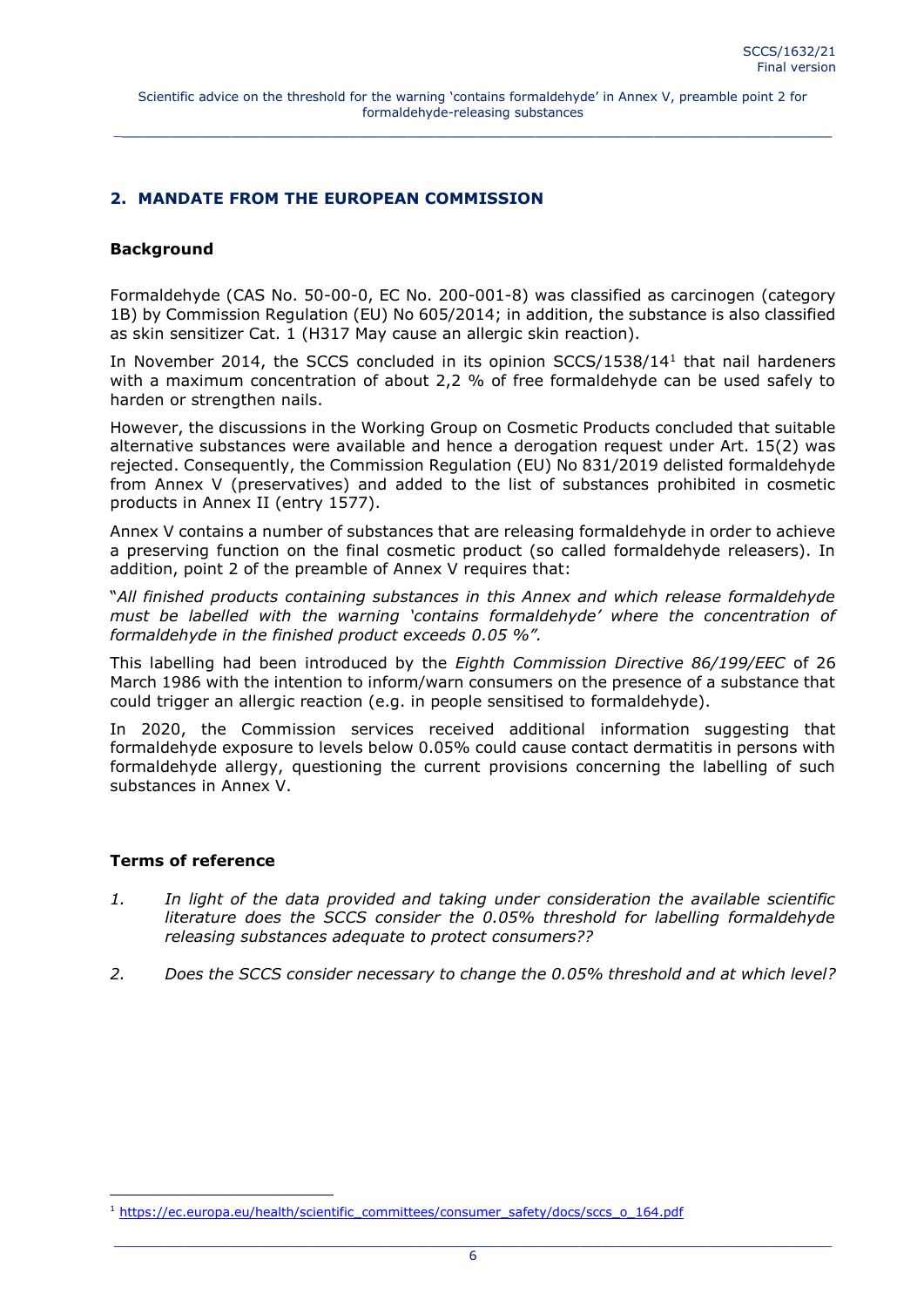## <span id="page-6-0"></span>**3. SCIENTIFIC ADVICE**

## <span id="page-6-1"></span>**3.1 FUNCTION AND USES**

Formaldehyde as such has been added to the list of substances prohibited in cosmetic products in Annex II (entry 1577). However, formaldehyde is still present in cosmetic products via the so-called formaldehyde releasers (FRs). The FRs are quite commonly used in cosmetics, e.g. in 7.9% of 4680 cosmetic products surveyed 2006-9 in Germany, with large variation between different product types, including both leave-on and rinse-off products (1), or in 25% of 496 examined Dutch skin care products, and 23.8% of 8057 US products (2).

## <span id="page-6-2"></span>**3.2 TOXICOLOGICAL EVALUATION**

The toxicological evaluation of formaldehyde is covered under SCCS/1538/14, including acute toxicity, irritation of skin, eye and respiratory tract, skin sensitisation and repeat dose and developmental toxicity. Recently, a restriction of formaldehyde and FRs regarding inhalation exposure has been established by the RAC/SEAC (ECHA/RAC/RES-O-0000006740-76-01/F and ECHA/SEAC/RES-O-0000006931-71-01/F, respectively).

### **SCCS scientific advice - 2021**

This advice only addresses skin sensitisation to formaldehyde as liberated by FRs. Skin sensitisation induced by FRs themselves, and the amount of cross-reactivity between FRs and formaldehyde in patch tests or other tests is outside the scope of this advice.

#### *Skin exposure*

As a lower tier, conservative scenario for aggregate exposure to leave-on cosmetics, aggregate exposure of the hand by applying body lotion, face cream, and hand cream was selected. Assuming the daily quantities and respective surface areas as per Notes of Guidance, except for using the same dose per area for body lotion as for hand cream, this is estimated to result in about 7.75 mg/cm² cosmetic product per day on the palms. Assuming the current warning threshold concentration of free formaldehyde of 0.05% (500 ppm) in all of these cosmetic products as a result of the use of one or more FRs as preservative(s), such product exposure would translate to a dose per area (dose/area) of 3.9 µg/cm<sup>2</sup> formaldehyde per day, repetitively, day after day. Of note, this must be regarded as a lower limit exposure estimate, owing to additional every-day exposures e.g. via rinse-off cosmetic products, where FRs are commonly used (1).

Actual formaldehyde levels from FR were analysed using a modified HPLC method: Doi *et al*. detected > 30 mg/kg (> 30 ppm) in 83 of 89 cosmetic product samples containing different FRs, and > 250 ppm in 44/89 samples (3). As summarised in a review by de Groot *et al*. "… all releasers (with the exception of 2-bromo-2-nitropropane-1,3-diol, for which adequate data are lacking) can, in the right circumstances of concentration and product composition, release >200 ppm formaldehyde, which may result in allergic contact dermatitis." (4).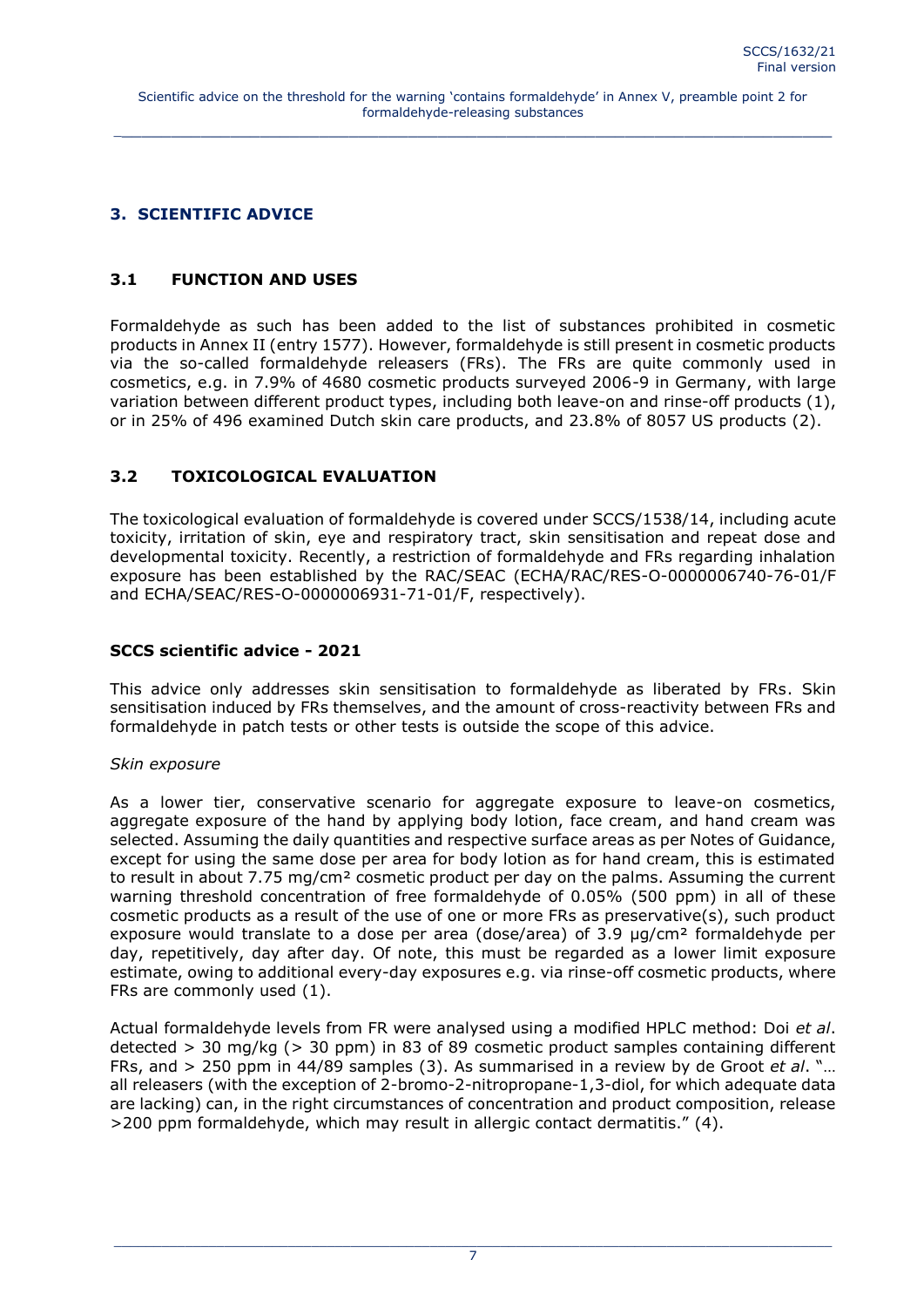## *Contact allergy to formaldehyde released by FRs*

The repeated open application test (ROAT) simulates, in a standardised fashion, actual (cosmetic) product use. In short, the procedure involves twice daily open application of a certain volume of matrix on a defined skin area (often 5x5 cm²) containing a defined amount (and correspondingly dose/area) of a substance examined for causing an elicitation reaction, i.e., allergic contact dermatitis (ACD). As in real life, application is continued day after day – in the ROAT normally for up to four weeks (or until ACD occurs) – to reflect cumulative exposure. Thereby, evidence contributed by such standardised ROAT studies is best suited to derive elicitation threshold doses, such as the "Eliciting Dose  $10''$  (ED<sub>10</sub>) leading to ACD in 10% of sensitised individuals, or a dose/area not leading to an elicitation reaction in the sensitised. This information can directly be related to consumer exposure, and used for objectives of secondary prevention.

A number of different ROAT studies using different FRs trying to elicit ACD in formaldehyde allergic individuals have been reviewed in 2010 by de Groot *et al.* (4). These studies illustrate that on normal skin, concentrations of free formaldehyde of 130-370 ppm, as released by different FRs, are clearly capable of eliciting ACD in formaldehyde-sensitised individuals (5– 8).

In a more recent modified ROAT study by Hauksson *et al.* (9), an originally FR-free moisturiser was spiked with 0.6% (the maximum permitted concentration according to Annex V/33 of the Cosmetics Regulation), 0.33%, 0.06% vs. no DMDM hydantoin, releasing at least 40 ppm, 20-40 ppm, 2.5-10 ppm, and no formaldehyde, respectively, (9). NB: 40 ppm twice daily correspond to 0.16 µg formaldehyde/cm<sup>2</sup> per day, with 2 mg/cm<sup>2</sup> matrix application. This ROAT study had been modified by inducing slight, acute irritant contact dermatitis before twice daily applications of above-mentioned moisturiser were started. The usual twice daily open application was rendered more sensitive by pre-irritation, that is, represents a worstcase, but not uncommon scenario regarding the condition of the skin. As result, 9/15 formaldehyde allergic subjects vs. 0/12 non-allergic controls reacted to a moisturizer with at least 40 ppm free formaldehyde, and 6/15 to the range of 20-40 ppm; both comparisons yielding statistical significance (9). The lowest concentration level of 2.5-10 ppm formaldehyde did not elicit an allergic reaction. The certainty of this (0/15 reactions) can be quantified with an upper 95% confidence limit of 20% (10), which may be regarded as acceptable. This controlled clinical trial (9) can be regarded as key study, as it offers a direct transfer of results.

## *Elicitation threshold to formaldehyde*

In the diagnostic patch test, with its single occlusive application of the hapten, the  $ED_{10}$  for formaldehyde has been estimated to be 20.1  $\mu$ g/cm<sup>2</sup> (95% CI: 4.09-43.9  $\mu$ g/cm<sup>2</sup>) (11), based on data from a previous study (7). In order to quantify the relationship between an  $ED_{xx}$  in the patch test and an ED eliciting the same proportion of sensitised individuals in a ROAT, with its twice daily open application, the eliciting doses have been modelled and compared between the two application methods for a few allergens for which such data were available (12). It has been suggested that for volatile compounds (like formaldehyde) the ED<sub>xx</sub> is higher by a factor of  $\sim$  10 in the patch test, compared to a ROAT (12). Hence, a dose per area capable of eliciting allergic reactions in 10% of sensitised persons via twice daily open application of formaldehyde could be estimated to be around 2  $\mu$ g/cm<sup>2</sup> (95% CI: 0.41-4.4  $\mu$ g/cm<sup>2</sup>). As a limitation, this approach relies on (i) one single patch test study (7), and (ii) a hitherto unvalidated putative "adjustment factor" of 10 for volatile compounds not based on results with formaldehyde, but with the fragrances isoeugenol and hydroxyisohexyl 3 cyclohexene carboxaldehyde (12).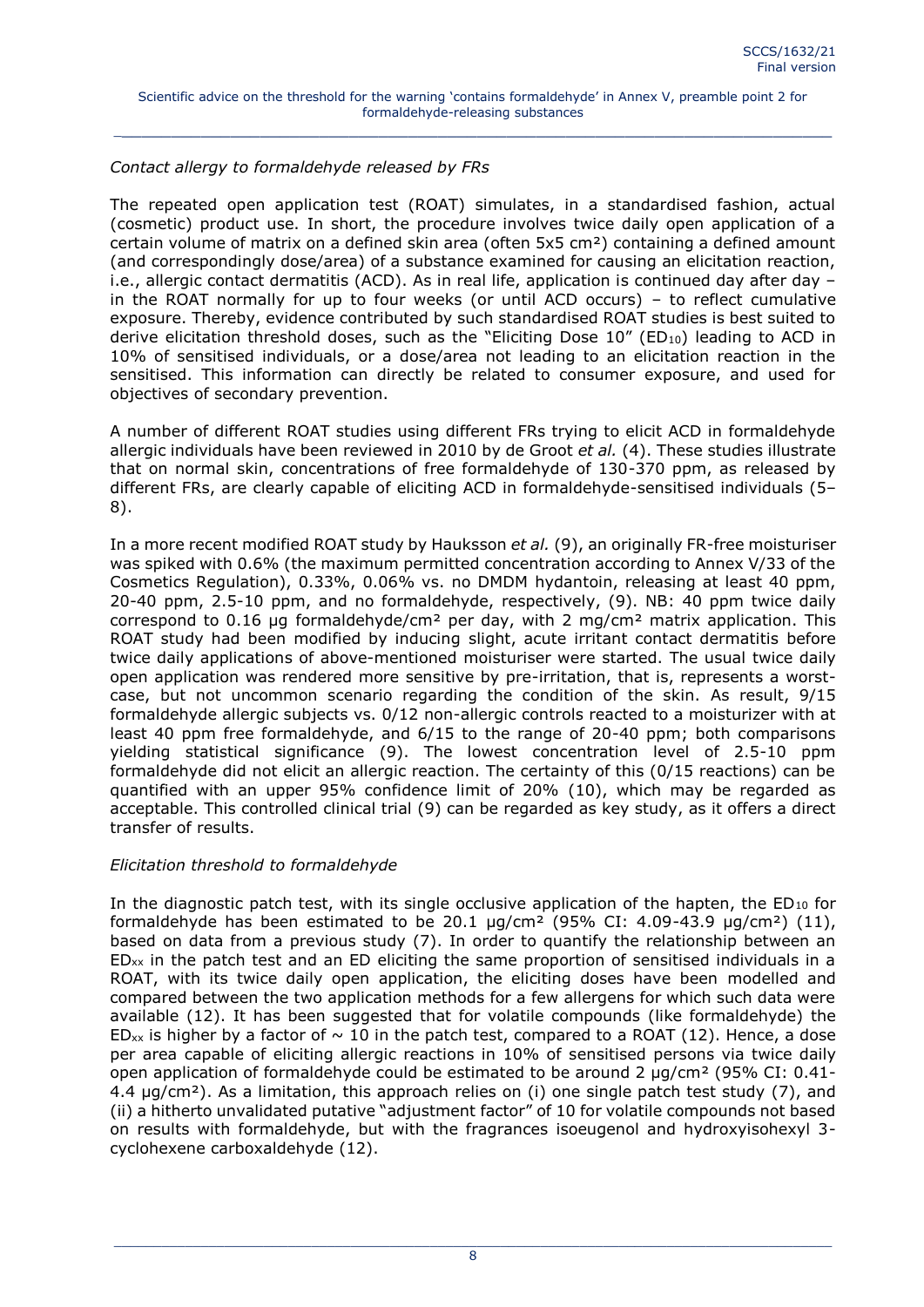## **SCCS conclusion**

There is sufficient evidence that the present warning threshold limit of 500 ppm is insufficient to protect formaldehyde-sensitive subjects from elicitation of ACD by FR-containing cosmetic products. This is supported by several ROAT studies, all reporting elicitation by lower levels of free formaldehyde (4). Moreover, supplemental evidence is contributed by calculations, albeit based on a number of assumptions, comparing daily repeated exposure to 500 ppm free formaldehyde via FRs (at least 3.9 µg/cm²) to an extrapolation of open application from dose-response patch test data with  $0.41 \mu q/cm^2$  as the lower 95% confidence limit of an ED<sub>10</sub>. This comparison indicates that a sufficiently protective threshold must be lower by at least a factor of  $\sim$  10.

However, the conclusion by SCCS regarding a suitable threshold concentration for labelling is based on evidence from (9), as this ROAT study provides compelling, directly usable evidence that concentrations of 20-40 ppm still elicit a large share of formaldehyde-allergic subjects, while a concentration of up to 10 ppm was safe in this regard. Hence, the SCCS concludes that by reducing the present cut-off by a factor of 50, that is, to 10 ppm (0.001%), the vast majority of persons sensitised to formaldehyde will be protected.

While this can be derived for leave-on cosmetic products (as used in the study (9)), there is no direct evidence available concerning rinse-off cosmetic products, as all ROAT studies with FRs had been performed with leave-on cosmetics/preparations (4,9). However, evidence contributed from another allergen, methylisothiazolinone, indicates elicitation doses in ROAT studies with leave-on and rinse-off application, respectively, may indeed be very similar: 7/9 MI-sensitised patients developed ACD following exposure to 50 ppm MI via a cream (13), and 7/9 following rinse-off exposure to 50 ppm MI in another study with different patients (14). Therefore, it seems justified to also apply the recommended threshold level to rinse-off cosmetics.

## <span id="page-8-0"></span>**4. CONCLUSION**

*1. In light of the data provided and taking under consideration the available scientific literature, does the SCCS consider the 0.05% threshold for labelling formaldehyde releasing substances adequate to protect consumers?*

 The SCCS considers that the present threshold does not sufficiently protect consumers sensitised to formaldehyde from exposure to free formaldehyde from formaldehyde releasers.

*2. Does the SCCS consider necessary to change the 0.05% threshold and at which level?* 

 Reducing the present threshold by a factor of 50, that is, to 0.001% (10 ppm), will protect the vast majority of consumers sensitised to formaldehyde. This threshold applies to the total free formaldehyde irrespective of whether a product contains one or more formaldehyde releaser(s).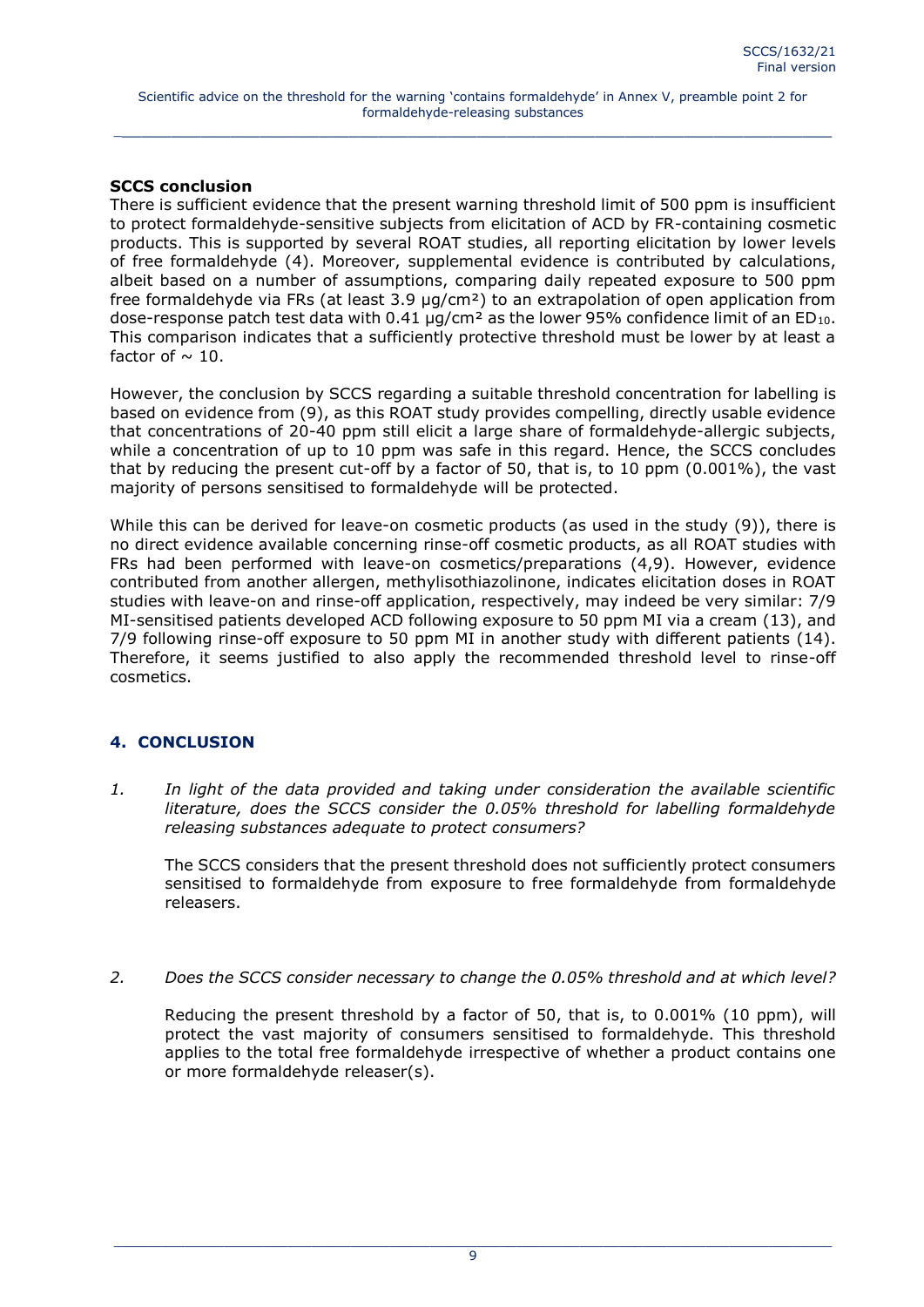## <span id="page-9-0"></span>**5. MINORITY OPINION**

/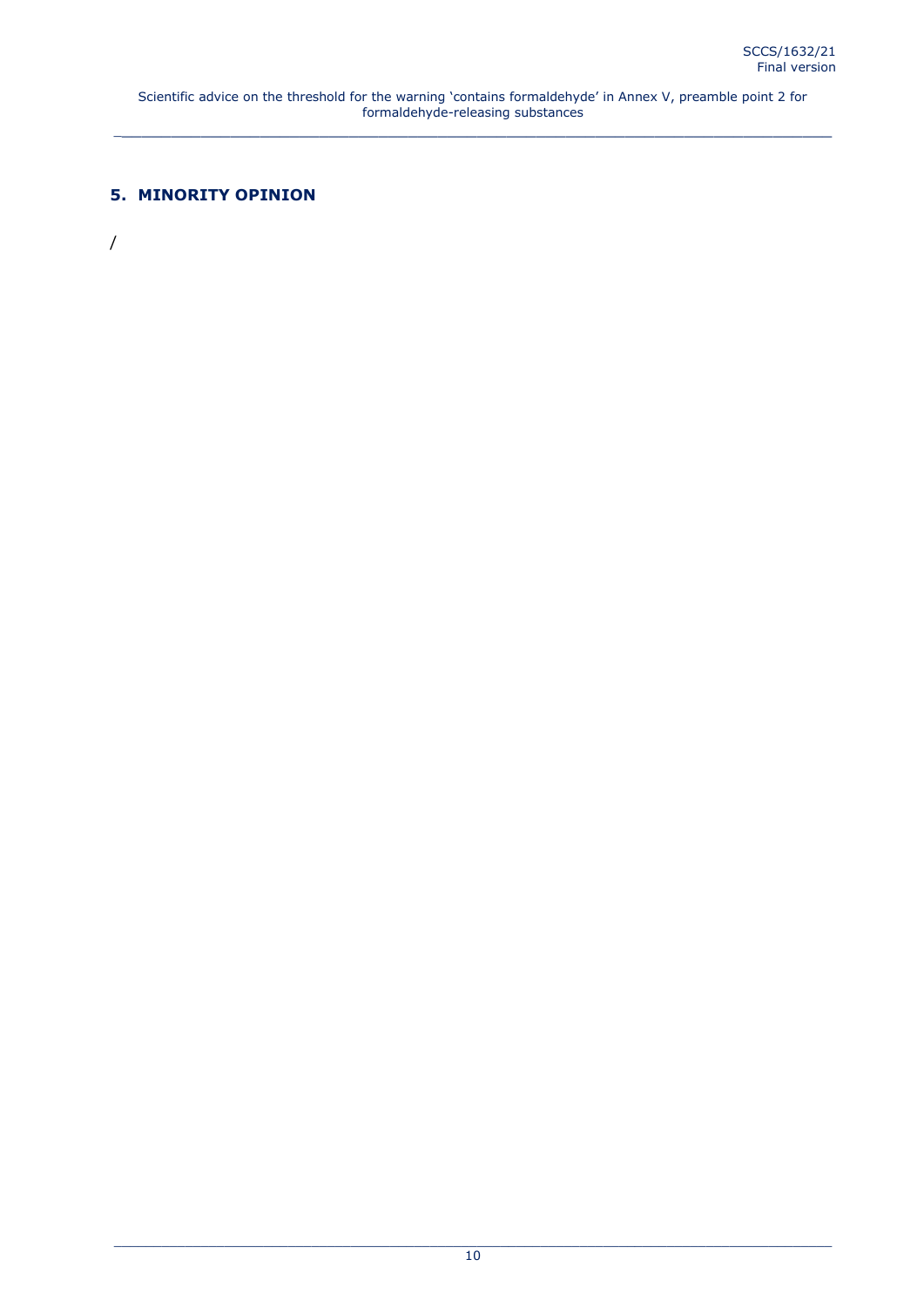## <span id="page-10-0"></span>**6. REFERENCES**

- 1. Uter W, Yazar K, Kratz E-M, Mildau G, Lidén C. Coupled exposure to ingredients of cosmetic products: II. Preservatives. Contact Dermatitis. April 2014;70(4):219–26.
- 2. de Groot AC, Veenstra M. Formaldehyde-releasers in cosmetics in the USA and in Europe. Contact Dermatitis. April 2010;62(4):221–4.
- 3. Doi T, Kajimura K, Tagushi S. Survey of Formaldehyde (FA) Concentration in Cosmetics Containing FA-donor Preservatives. J Health Sci. 2010;56(1):116–22.
- 4. de Groot A, White IR, Flyvholm M-A, Lensen G, Coenraads P-J. Formaldehydereleasers in cosmetics: relationship to formaldehyde contact allergy. Part 2. Patch test relationship to formaldehyde contact allergy, experimental provocation tests, amount of formaldehyde released, and assessment of risk to consumers allergic to formaldehyde. Contact Dermatitis. Januar 2010;62(1):18–31.
- 5. Herbert C, Rietschel RL. Formaldehyde and formaldehyde releasers: how much avoidance of cross-reacting agents is required? Contact Dermatitis. Juni 2004;50(6):371–3.
- 6. Zachariae C, Hall B, Cottin M, Cupferman S, Andersen KE, Menné T. Experimental elicitation of contact allergy from a diazolidinyl urea-preserved cream in relation to anatomical region, exposure time and concentration. Contact Dermatitis. November 2005;53(5):268–77.
- 7. Flyvholm MA, Hall BM, Agner T, Tiedemann E, Greenhill P, Vanderveken W, u. a. Threshold for occluded formaldehyde patch test in formaldehyde-sensitive patients. Relationship to repeated open application test with a product containing formaldehyde releaser. Contact Dermatitis. Januar 1997;36(1):26–33.
- 8. Isaksson M, Gruvberger B, Goon AT-J, Bruze M. Can an imidazolidinyl urea-preserved corticosteroid cream be safely used in individuals hypersensitive to formaldehyde? Contact Dermatitis. Januar 2006;54(1):29–34.
- 9. Hauksson I, Pontén A, Gruvberger B, Isaksson M, Engfeldt M, Bruze M. Skincare products containing low concentrations of formaldehyde detected by the chromotropic acid method cannot be safely used in formaldehyde-allergic patients. Br J Dermatol. Februar 2016;174(2):371–9.
- 10. Gefeller O, Pfahlberg AB, Uter W. What can be learnt from nothing? A statistical perspective. Contact Dermatitis. Dezember 2013;69(6):350–4.
- 11. Fischer LA, Menné T, Voelund A, Johansen JD. Can exposure limitations for well-known contact allergens be simplified? An analysis of dose-response patch test data. Contact Dermatitis. Juni 2011;64(6):337–42.
- 12. Fischer LA, Voelund A, Andersen KE, Menné T, Johansen JD. The dose-response relationship between the patch test and ROAT and the potential use for regulatory purposes. Contact Dermatitis. 2009;61(4):201–8.
- 13. Lundov MD, Zachariae C, Johansen JD. Methylisothiazolinone contact allergy and doseresponse relationships. Contact Dermatitis. Juni 2011;64(6):330–6.
- 14. Yazar K, Lundov MD, Faurschou A, Matura M, Boman A, Johansen JD, u. a. Methylisothiazolinone in rinse-off products causes allergic contact dermatitis: a repeated open-application study. Br J Dermatol. Juli 2015;173(1):115–22.